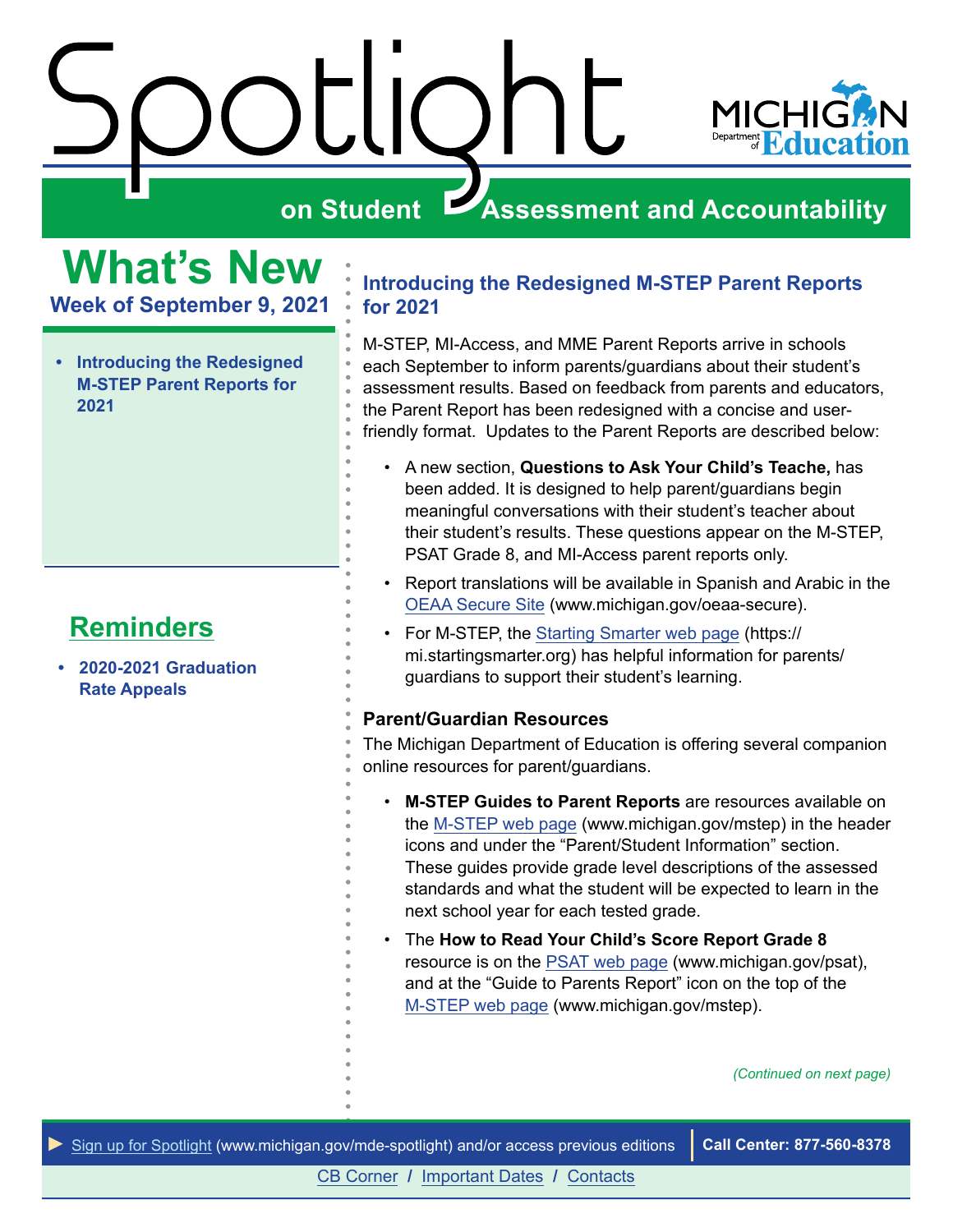- The **How to Read Your Child's Score Report**  MME resource is on the [MME web page](http://www.michigan.gov/mme) (www. michigan.gov/mme) and at the "Guide to Parent Reports" icon found on the top of the [M-STEP](http://www.michigan.gov/mstep)  [web page](http://www.michigan.gov/mstep) (www.michigan.gov/mstep).
- The **Parent Guide to MI-Access Results**  resource is available on the [MI-Access web page](http://www.michigan.gov/mi-access) (www.michigan.gov/mi-access) in the header icon and under the "Parent/Student" section.



#### **2020-2021 Graduation Rate Appeals Window**

The Center for Educational Performance and Information (CEPI) has opened the 2020-2021 Graduation Rate Appeals Window in the Michigan Student Data System (MSDS). Appealable Graduation Rates were published in the Graduation and Dropout (GAD) application on August 2, 2021.

CEPI sent communication to all schools and districts; however, we are following up on that communication to stress the importance of ensuring graduation rate data are carefully reviewed and that any necessary corrections are made now.

Graduation rates are an important part of accountability calculations. If you have not already done so, take advantage of the opportunity to review and potentially appeal your graduation rate data for the 2020-2021 school year. During the appeals window, you can report end-of-summer graduates, submit cohort year changes, update exit status, and request unique identification code (UIC) linking.

**Graduation rates can only be appealed during the graduate rate appeals window in the MSDS through September 15, 2021.**

It is imperative that you review your graduation rate data during the appeals window; these data will impact 2021-2022 accountability results. While we are fully committed to ensuring accurate data in graduation rate reporting, we must also meet certain reporting deadlines that do not allow us to change data after the graduation rate appeals window has closed. Take time to review these data now to ensure your school and district graduation rates are accurate.

For the most up-to-date information on the appeals window, visit the [CEPI MSDS Graduation and Dropout](http://www.michigan.gov/cepi/0,1607,7-113-986_50502_56418---,00.html) [Information web page](http://www.michigan.gov/cepi/0,1607,7-113-986_50502_56418---,00.html). This webpage includes numerous user support materials, including a user guide, frequently asked questions, and a summary of district action needed.

If you have any questions, send an email message to CEPI customer support at [CEPI@michigan.gov.](mailto:CEPI%40michigan.gov?subject=Graduation%20Rate%20Appeal) Include your name, telephone number (including area code and extension), and school/district name along with your message.

**Call Center: 877-560-8378** (select appropriate option) for assistance with assessment or accountability issues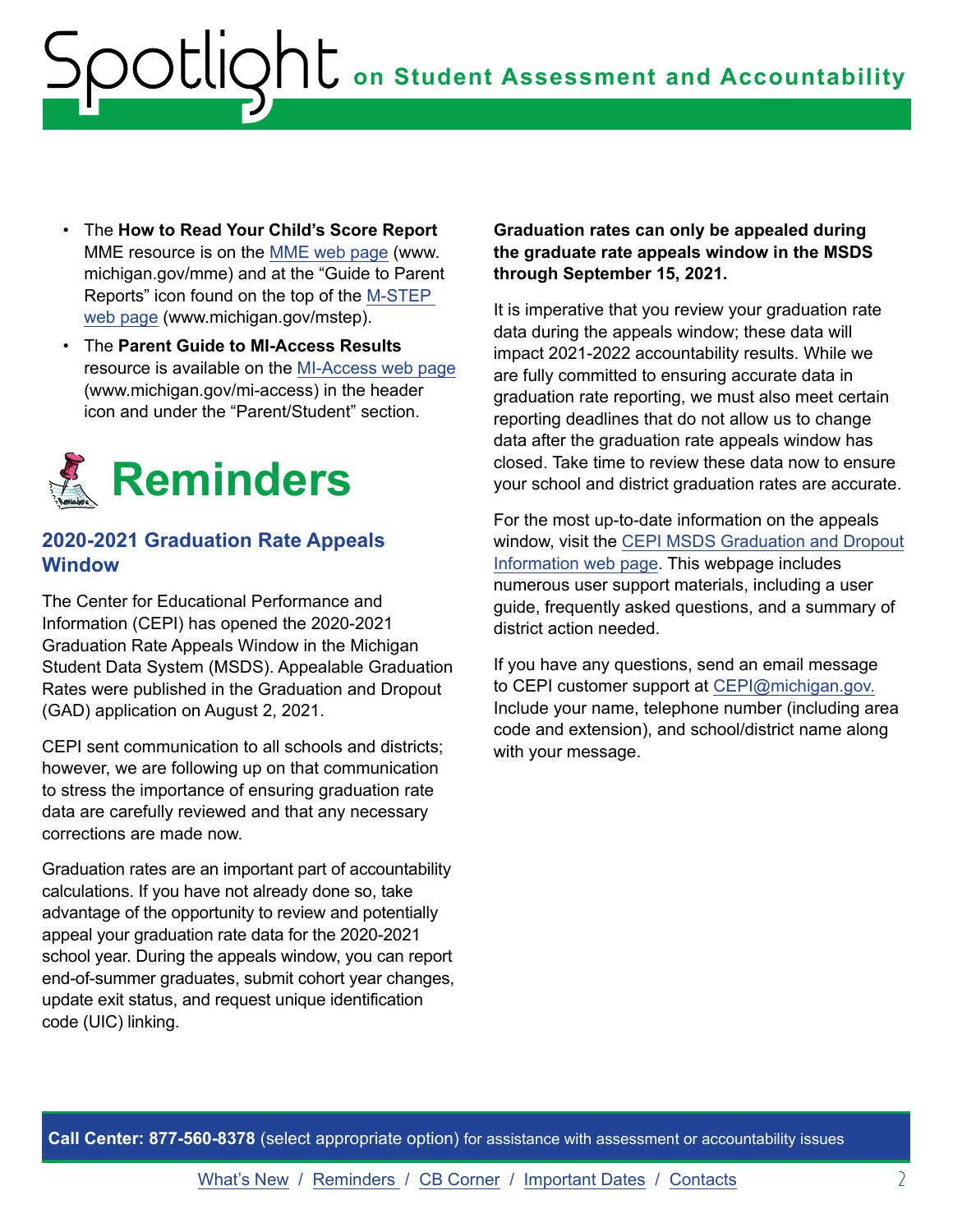## <span id="page-2-0"></span>CB

*Information on SAT*®*, PSAT*™ *8/9, and PSAT*™*10 provided by the College Board*

#### **Questions about Fall SAT, PSAT 8/9, or PSAT 10?**

- Call the Michigan Educator Hotline: 866-870-3127 (select Option 1)
- Email: [michiganadministratorsupport@](mailto:michiganadministratorsupport%40collegeboard.org?subject=) [collegeboard.org](mailto:michiganadministratorsupport%40collegeboard.org?subject=)

#### **WHAT'S NEW**

#### **Ensuring Appropriate Assessments for Students**

It is important to ensure that students are administered the appropriate Fall 2021 assessment. Students in Grade 9 must only take the PSAT 8/9; those in Grades 10 and 11 must take the PSAT/ NMSQT; and Grade 12 students must take the SAT for the administration to be paid for by the Michigan Department of Education. Fifth-year seniors are not eligible to test in Fall 2021.

Schools will be responsible for the cost of the tests if:

- a student is given the wrong assessment (for instance, a Grade 11 student takes the SAT)
- a student is given the correct assessment but bubbles-in the wrong grade (for instance, a Grade 11 student takes the PSAT/NMSQT but bubbles their grade as something other than Grade 11 on the answer sheet). Instruct proctors to review answer sheets for the correct grade before they return test materials to
- Grade 7 or 8 students are administered the PSAT 8/9

the coordinator.

#### **Test Book Material Delivery**

- Test books for the October 13 SAT administration will be delivered October 7-11.
- Test books for the October 13 PSAT/NMSQT administration will be delivered October 4-6.
- Test books for the PSAT 8/9 will be determined based on test date chosen in the College Board test ordering site.

Helpful tracking information is available in the test ordering site (*see graphic on next page).* The information includes estimated delivery dates and a summary of materials that will be shipped.

**Note:** Tracking information will not be available in the Office of Educational Assessment and Accountability Secure Site for Fall 2021 testing.

*(Continued on next page)*

**Call Center: 877-560-8378** (select appropriate option) for assistance with assessment or accountability issues

[What's New](#page-0-0) / Reminders / CB Corner / [Important Dates](#page-4-0) / [Contacts](#page-5-0) 3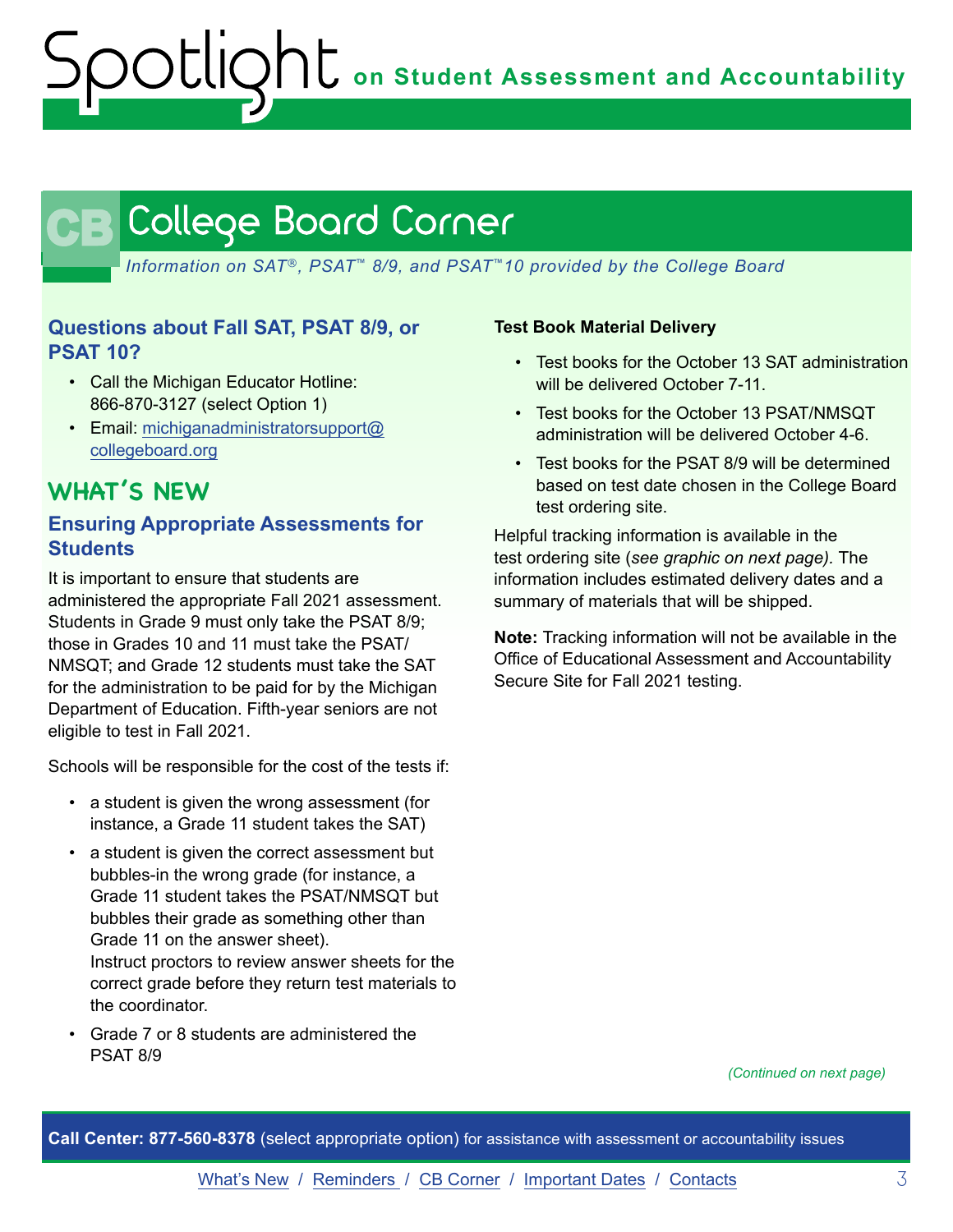## **CB**

| <b>Estimated Delivery</b>               | <b>Estimated Delivery</b>    |
|-----------------------------------------|------------------------------|
| Date:                                   | Date:                        |
| Preadministration                       | <b>Test Materials</b>        |
| Materials                               |                              |
| Sep. 22, 2021                           | Oct. 6, 2021                 |
| 0 Boxes Shipped                         | 0 Boxes Shipped              |
| Materials                               | Shipped/Ordered <sup>O</sup> |
| Answer sheets                           | 0/826                        |
| Accommodated tests and materials        | 0/13                         |
| Student guides for accommodated testing | 0/13                         |
| Coordinator manuals for accommodated t  | 0/4                          |
| Student guides                          | 0/717                        |
| Coordinator manuals                     | 0/29                         |
| Standard tests                          | 0/717                        |

#### **REMINDERS**

#### **Fall 2021 Ordering Process & Accommodations**

Last week, College Board conducted webinars about the Fall 2021 ordering process. A recording of the [Fall 2021 Administration of SAT Suite of Assessments](https://mistreamnet.eduvision.tv/Default.aspx?q=3SfVi13wT7SuVavDa10zJHfJBhsJkHGrh7orwU%252f0YSe5KH%252bzxzuOxw%253d%253d)  [Webinar, Wayne RESA](https://mistreamnet.eduvision.tv/Default.aspx?q=3SfVi13wT7SuVavDa10zJHfJBhsJkHGrh7orwU%252f0YSe5KH%252bzxzuOxw%253d%253d) is now available on the [MME](http://www.michigan.gov/mme)  [web page](http://www.michigan.gov/mme) (www.michigan.gov/mme) and the [PSAT](http://www.michigan.gov/psat)  [web page](http://www.michigan.gov/psat) (www.michigan.gov/psat).

[Fall 2021 Administration of SAT Suite of Assessments](https://michiganvirtual.org/webinar/fall-2021-administration-of-the-sat-suite-of-assessments/?utm_campaign=Partner%20Webinars&utm_medium=email&_hsmi=155519331&_hsenc=p2ANqtz-9IJpsmdtkBZV3mEpqKUZGJuc3rL88Bkyvx1X8pGLh6-MsxaQjbhKiJlS61OENzuTL2iPVZLHaBNoA72WB)  [Webinar, Michigan Virtual](https://michiganvirtual.org/webinar/fall-2021-administration-of-the-sat-suite-of-assessments/?utm_campaign=Partner%20Webinars&utm_medium=email&_hsmi=155519331&_hsenc=p2ANqtz-9IJpsmdtkBZV3mEpqKUZGJuc3rL88Bkyvx1X8pGLh6-MsxaQjbhKiJlS61OENzuTL2iPVZLHaBNoA72WB) is available on the [MME](http://www.michigan.gov/mme)  [web page](http://www.michigan.gov/mme) (www.michigan.gov/mme) and the [PSAT](http://www.michigan.gov/psat)  [web page](http://www.michigan.gov/psat) (www.michigan.gov/psat).

#### **Important Date: Ordering Deadline for Fall Assessments is September 15, 2021.**

The accommodations deadline for Fall 2021 SAT and PSAT/NMSQT was August 24. Submission by the deadline was to guarantee a review by the October test dates if documentation was required to be submitted. As a reminder, the SSD Online site remains open. If you missed the deadline, submit your request as soon as possible. Your request may go through the school verification processes and be approved within a few days, depending on the request being made.

**Note:** The test ordering site will not indicate that the Michigan Department of Education will be paying for the assessments this fall. More information will be available about the invoicing process soon.

Schools must have a Level 2 AI Code to order assessments in the College Board test ordering site. If you are receiving an error indicating you cannot order assessments, it is because your school only has a Level 1 AI Code.

The quickest way to convert your Level 1 AI Code to a Level 2 AI Code is to complete the [online form](https://aiform.cds-prod.collegeboard.org) (https:// aiform.cds-prod.collegeboard.org). The process takes approximately five days.

**Call Center: 877-560-8378** (select appropriate option) for assistance with assessment or accountability issues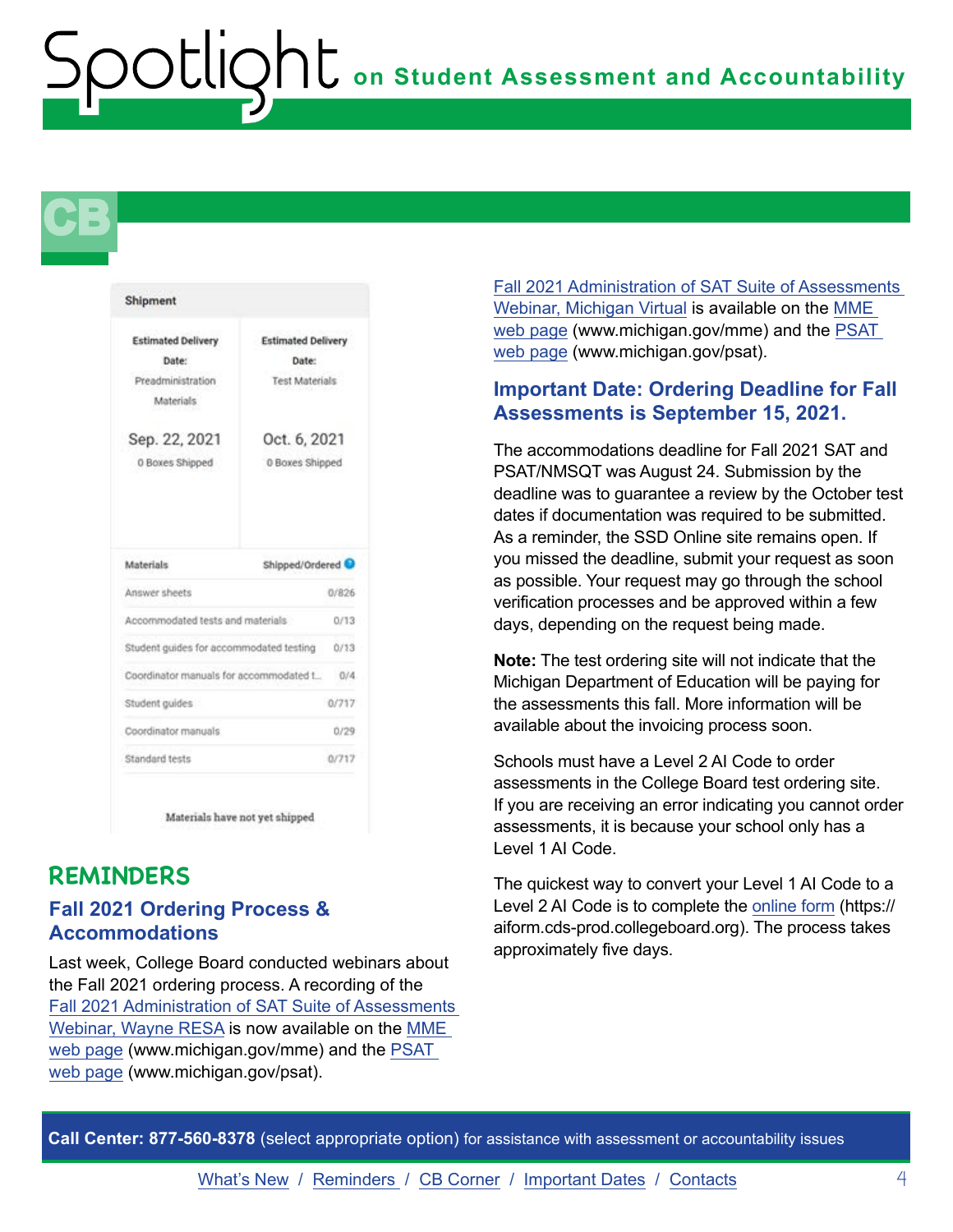### <span id="page-4-0"></span>**Important Dates**

#### **September 2021**

#### **Early Literacy and Mathematics**

#### **Now – October 28, 2021**

• Pre-Identification of students in the OEAA Secure Site for **Early Literacy and Mathematics Benchmark Assessments (K-2)** 

#### **Early Literacy and Mathematics**

#### **Now – October 29, 2021**

• **Early Literacy and Mathematics Benchmark Assessments (K-2)** Fall 2020 testing window

**Call Center: 877-560-8378** (select appropriate option) for assistance with assessment or accountability issues

 $\Gamma$ 

5

 $12$ 

6

13

Thu

Wed